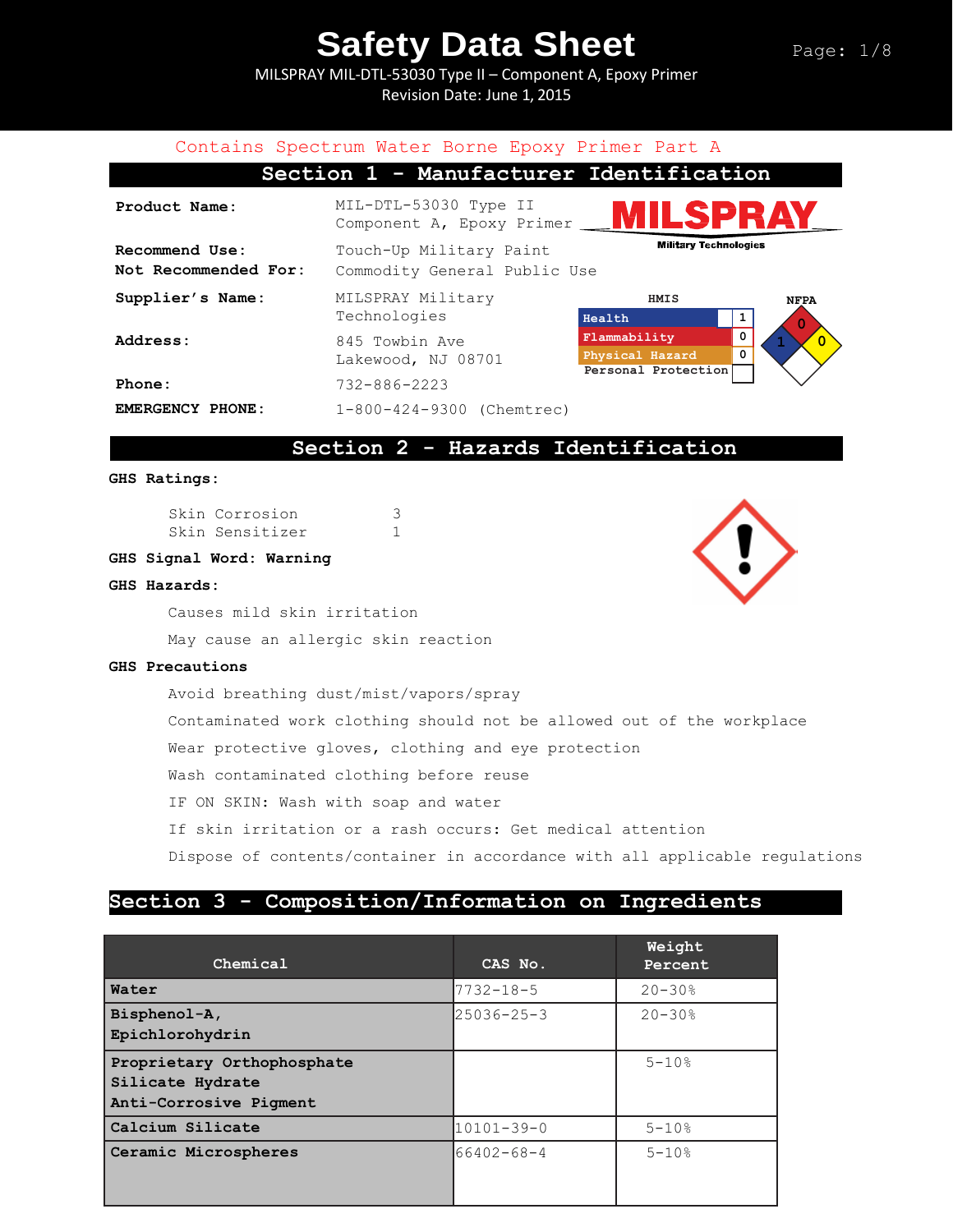MILSPRAY MIL-DTL-53030 Type II – Component A, Epoxy Primer Revision Date: June 1, 2015

| Titanium Dioxide                      | $13463 - 67 - 7$ | $5 - 10%$  |
|---------------------------------------|------------------|------------|
| Calcium Magnesium Silicate<br>Hydrate | $14807 - 96 - 6$ | $5 - 10$ % |
| Barium Sulfate                        | $7727 - 43 - 7$  | $1 - 5%$   |
| 1-Methoxy-2-Propanol                  | $107 - 98 - 2$   | $1 - 5.8$  |
| Phenylmethyl Alcohol                  | $100 - 51 - 6$   | $1 - 5%$   |
| Non-Hazardous Resin Solids<br>Resin   |                  | $1 - 5%$   |

### **Section 4 - First Aid Measures**

**EYE CONTACT:** Immediately flush with plenty of water for at least 15 minutes. Remove contact lenses if present and easy to do so. If pain, blinking, or irritation develops or persists, get medical attention. Continue rinsing.

**SKIN CONTACT**: Remove affected clothing and wash all exposed skin with water for at least 15 minutes . If irritation develops or persists, get medical attention.

**INHALATION**: Remove to fresh air and keep at rest in a position comfortable for breathing. Get medical attention if breathing is affected. If breathing is difficult, supply oxygen.

**INGESTION**: Rinse mouth thoroughly. Do not induce vomiting without advice from poison control center or medical professional. Get medical attention if you feel unwell.

### **Section 5 - Fire Fighting Measures**

**FLASH POINT:** 100C (212F)

**LEL:** 2.00 **UEL:** 11.00

**SUITABLE EXTINGUISHING MEDIA:** Carbon dioxide, Carbon Dioxide, Foam

**SPECIAL FIRE FIGHTING PROCEDURES:** Not available.

**UNSUITABLE EXTINGUISHING MEDIA:** Not available.

**UNUSUAL FIRE & EXPLOSION HAZARDS:** Not available.

**PRODUCTS OF COMBUSTION:** Not available.

**PROTECTION OF FIREFIGHTERS:** Protective equipment: Wear suitable protective clothing, gloves and eye or face protection. Approved supplied-air respirator, in case of emergency.

**NON-EMERGENCY PERSONNEL**: Protective equipment: Wear Protective equipment as described in Section 8. Emergency procedures: Evacuate unnecessary personnel.

**NFPA 704:** Health = 1 Flammability = 0 Instability = 0

### **Section 6 - Accidental Release Measures**

**PERSONAL PRECAUTIONS:** General measures: Evacuate area. Spill should be handled by trained clean-up crews properly equipped with respiratory equipment and full chemical protective gear (see Section 8). Ventilate area. Keep upwind.

**ENVIRONMENTAL PRECAUTIONS:** Avoid release to the environment. Prevent entry to sewers and public waters. Notify authorities if liquid enters sewers or public waters.

**METHODS OF CONTAINMENT:** Not available.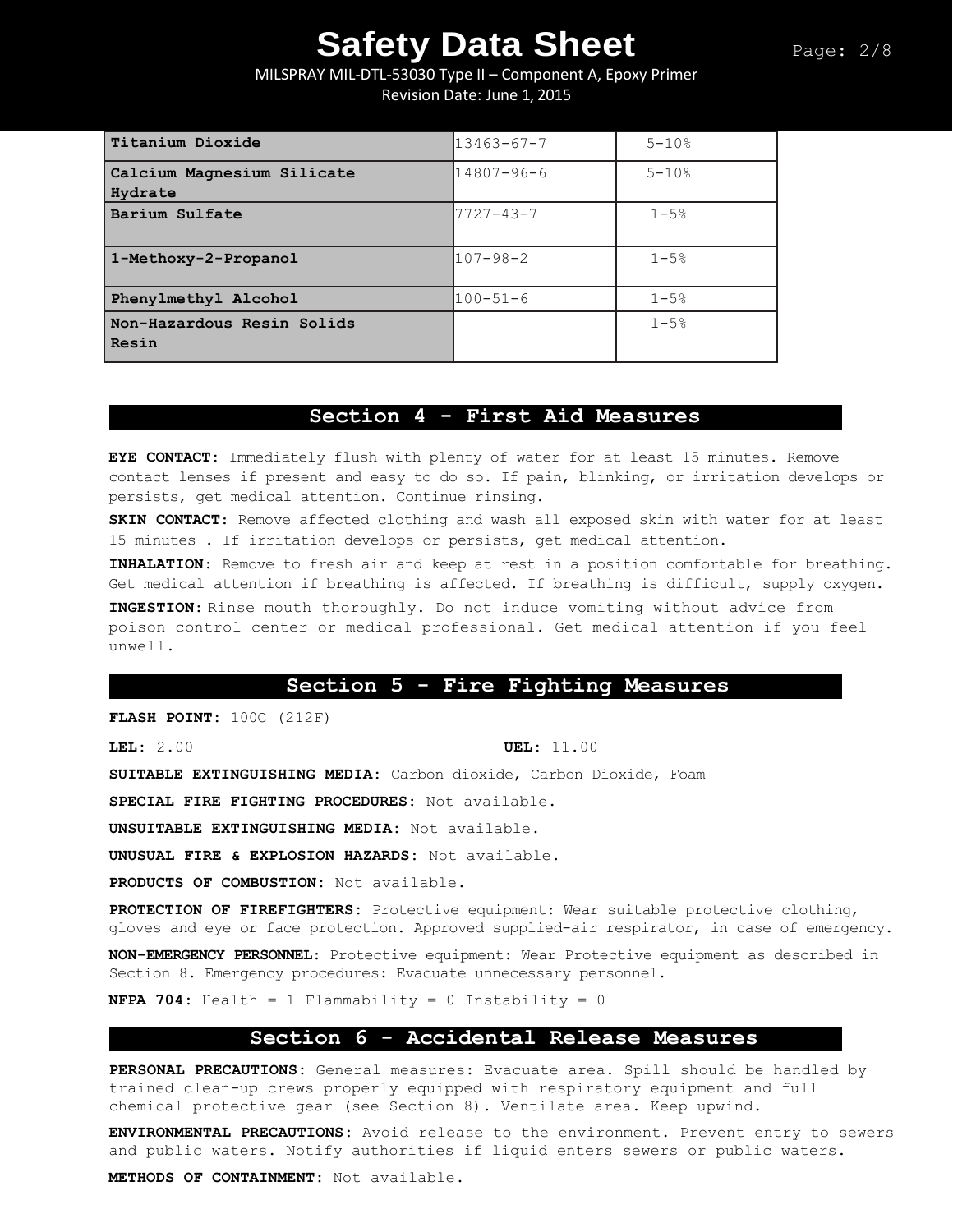Page: 3/8

MILSPRAY MIL-DTL-53030 Type II – Component A, Epoxy Primer Revision Date: June 1, 2015

**METHODS OF CLEAN-UP:** Not available.

**OTHER INFORMATION:** Not available.

## **Section 7 - Handling and Storage**

**HANDLING**: Not available.

**STORAGE:** Not available.

## **Section 8 - Exposure Controls/Personal Protection**

| Chemical                                                               | <b>OSHA</b><br>Exposure Limits                                                                                          | <b>ACGIH</b><br>Exposure                                                             | Other<br>Exposure |
|------------------------------------------------------------------------|-------------------------------------------------------------------------------------------------------------------------|--------------------------------------------------------------------------------------|-------------------|
| Water                                                                  | OELs not established                                                                                                    | OELs not                                                                             |                   |
| Bisphenol-A,<br>Epichlorohydrin                                        | OELs not established                                                                                                    | OELs not<br>established                                                              |                   |
| Proprietary<br>Orthophosphate<br>Silicate<br>Hydrate<br>Anti-Corrosive | PEL $10mg/m3$ - TWA<br>(total dust)<br>PEL $5mg/m3$ - TWA<br>(respirable dust)                                          |                                                                                      |                   |
| Calcium<br>Silicate                                                    | PEL- 15mg/m3 total<br>dust<br>5 mg/m3 respirable<br>fraction                                                            | TWA -<br>10mg/m3<br>total dust<br>$3 \text{ mg}/\text{m}3$<br>respirable<br>fraction |                   |
| Ceramic<br>Microspheres                                                | OELs not established                                                                                                    | OELs not<br>established                                                              |                   |
| Titanium<br>Dioxide                                                    | PEL $15mg/m3$ - TWA<br>(total dust)                                                                                     | TLV<br>$10mg/m3 -$<br>TWA<br>(total                                                  |                   |
| Calcium<br>Magnesium<br>Silicate<br>Hydrate                            | $PEL - 20$ mppcf - TWA<br>(if 1% Quartz or<br>more, use Quartz<br>limit)<br>$VPEL - 2 mg/m3 - TWA$<br>(respirable dust) | TLV 2 mg/m3<br>$-$ TWA<br>(respirable<br>fraction)                                   |                   |
| Barium Sulfate                                                         | PEL 15 mg/m3 TWA<br>(total dust)<br>PEL 5 mg/m3 TWA<br>(respirable<br>fraction)                                         | $TLV - 10$<br>mg/m3 TWA                                                              |                   |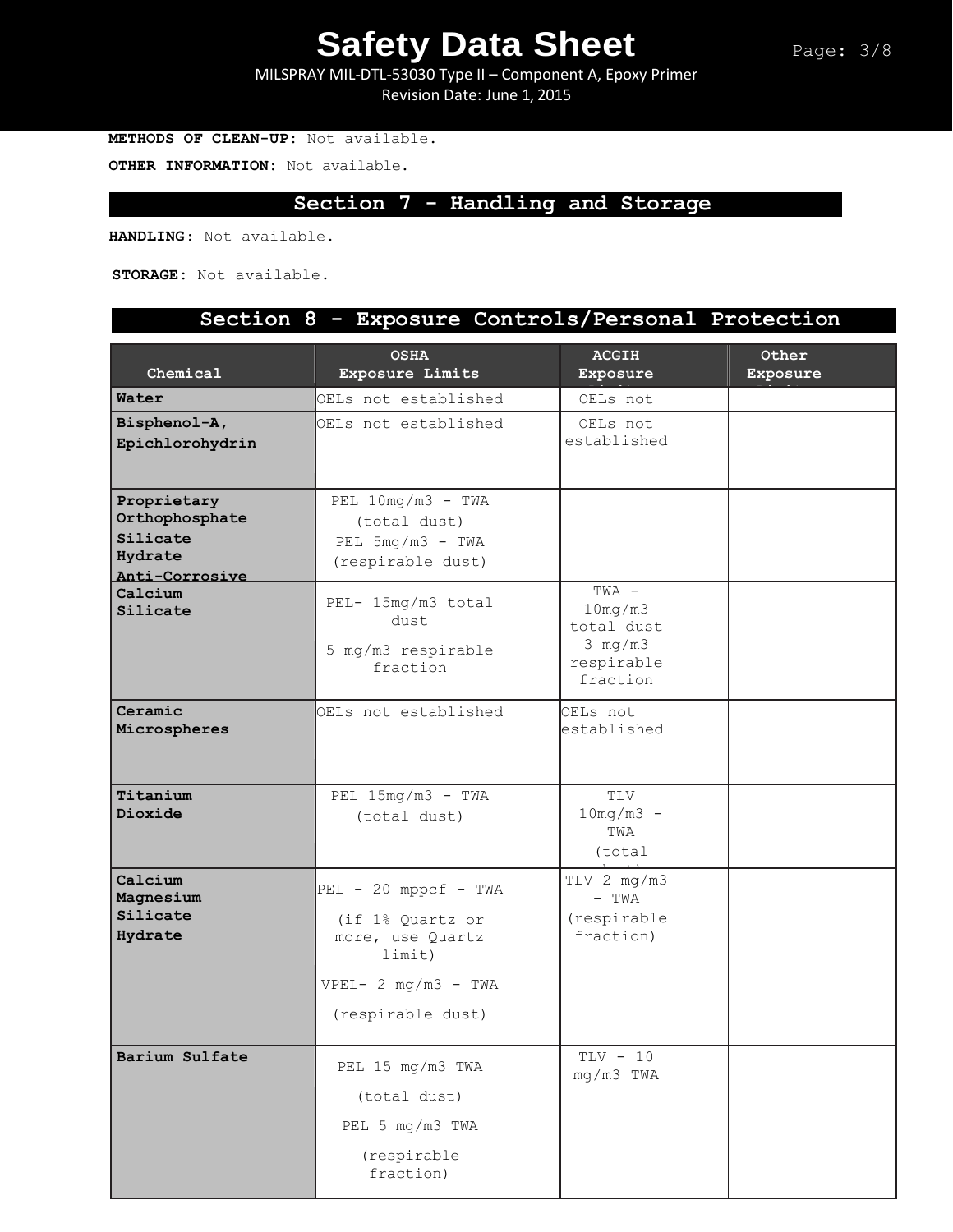### MILSPRAY MIL-DTL-53030 Type II – Component A, Epoxy Primer Revision Date: June 1, 2015

| 1-Methoxy-2-<br>Propanol               | VPEL 100ppm - TWA<br>VPEL 150ppm - STEL | TLV 50ppm -<br>TWA<br>TLV 100ppm<br>$-$ STEL |                   |
|----------------------------------------|-----------------------------------------|----------------------------------------------|-------------------|
| Phenylmethyl<br>Alcohol                | None assigned.                          | None<br>assigned.                            | PEL 25ppm-<br>TWA |
| Non-Hazardous<br>Resis Solids<br>Resin |                                         |                                              |                   |

**ENGINEERING CONTROLS:** Provide adequate general and local exhaust ventilation. Use process enclosures, local exhaust ventilation, or other engineering controls to control airborne levels below recommended exposure limits. Use explosion-proof equipment with flammable materials. Ensure adequate ventilation, especially in confined areas.

**EYE PROTECTION**: Wear eye protection, including chemical splash goggles and a face shield when possibility exists for eye contact due to spraying liquid or airborne particles.

**SKIN PROTECTION:** Wear long sleeves, and chemically impervious PPE/coveralls to minimize bodily exposure.

**Hand Protection:** Use gloves chemically resistant to this material when prolonged or repeated contact could occur. Gloves should be classified under Standard EN 374 or ASTM F1296.Suggested glove materials are: Neoprene, Nitrile/butadiene rubber, Polyethylene, Ethyl vinyl alcohol laminate, PVC or vinyl . Suitable gloves for this specific application can be recommended by the glove supplier.

**RESPIRATORY PROTECTION**: Use NIOSH-approved dust/particulate respirator. Where vapor, mist, or dust exceed PELs or other applicable OELs, use NIOSH-approved respiratory protective equipment..

**HYGIENE**: Not available.

### **Section 9 - Physical and Chemical Properties**

**APPEARANCE:** Viscous liquid either colored or clear depending on product.

**PHYSICAL STATE:** Liquid

**% Volume Volatile:** 48.71

**Formula Lb/Gal:** 11.95

**Gms VOC/Liter Less Water:** 72

**ODOR:** Not available.

**Boiling Range:** 100 to 207C

**Lbs VOC/Gallon Less Water:** 0.60

**EVAPORATION RATE:** Slower than ether.

**pH:** Not available.

**MELTING POINT/FREEZING POINT:** Not available.

**FLASH POINT:** 100°C (212°F)

**FLAMMABILITY:** Not available.

**UPPER/LOWER LIMITS FLAMMABITLITY:** 11.00/2.00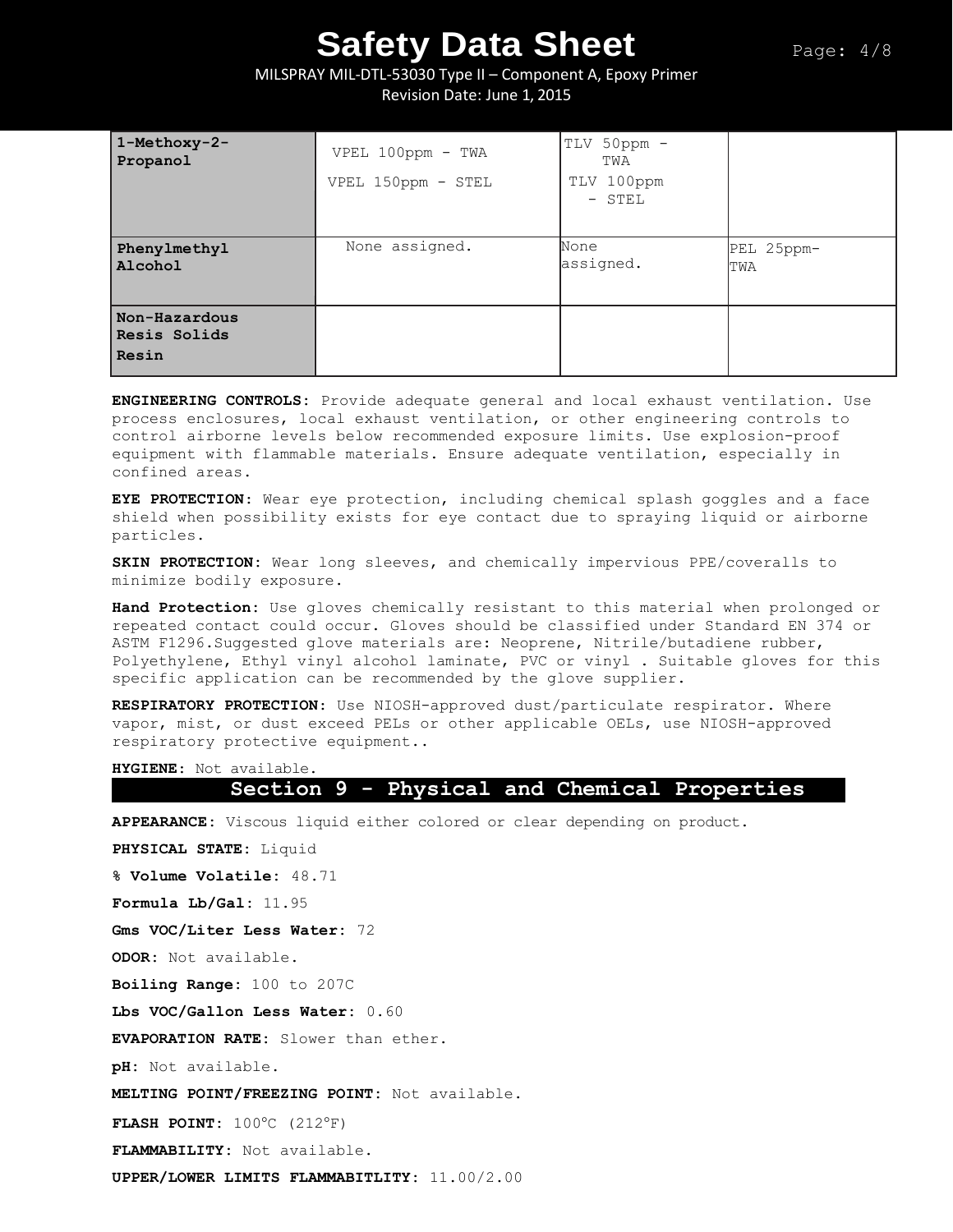Page: 5/8

MILSPRAY MIL-DTL-53030 Type II – Component A, Epoxy Primer Revision Date: June 1, 2015

**VAPOR PRESSURE:** Not available. **RELATIVE DENSITY:** 1.432 **SOLUBITLITY:** Not available. **PARTITION COEFFICICIENT:** Not available. **AUTO-IGNITION TEMPERATURE:** Not available. **DECOMPOSITION TEMPERATURE:** Not available. **VISCOSITY:** Not available. **VAPOR DENSITTY:** Heavier than air.

### **Section 10 - Stability and Reactivity**

**STABILITY:** Is stable.

**CONDITIONS TO AVOID:** Strong oxidizing agents, acids, and alkali/base/caustic solutions, and heat.

**INCOMPATIBLE MATERIALS:** Strong oxidizing agents. Mineral acids and strong oxidizers **HAZARDOUS DECOMPOSITION PRODUCTS:** Oxides of carbon, such as carbon dioxide & carbon monoxide. Material will ash when exposed to extremely high temperatures and flame. May form: aldehydes, carbon dioxide and carbon monoxide, ketones, organic acids. **POSSIBILITY OF HAZARDOUS REACTIONS:** Hazardous polymerization will not occur.

### **Section 11 - Toxicological Information**

**APPEARANCE/ODOR:** Viscous liquid / Not available.

**LIKELY ROUTES OF EXPOSURE:** Eye contact, Skin contact, Ingestion, and Inhalation

**EYE:** No data found. Can cause eye irritation. Symptoms include stinging, tearing, redness, and swelling of eyes. Not a primary eye irritant, mechanical irritation only.

**INHALATION:** Inhalation of mica may cause possible difficulty in breathing and a persistent cough . Breathing of vapor or mist is possible. Breathing small amounts of this material during normal handling is not likely to cause harmful effects. Breathing large amounts may be harmful. Symptoms usually occur at air concentrations higher than the recommended exposure limits. Inhalation of high concentrations may cause mechanical irritation and discomfort. Repeated overexposure can cause chronic effects. These effects are only from talc dust itself as an airborne particle.

**SKIN:** No data found. May cause mild skin irritation. Prolonged or repeated contact may dry the skin. Symptoms may include redness, burning, drying and cracking of skin, and skin burns. Passage of this material into the body through the skin is possible, but it is unlikely that this would result in harmful effects during safe handling and use. Not a primary skin irritant, not absorbed through skin.

**Ingestion:** No data found. Swallowing small amounts of this material during normal handling is not likely to cause harmful effects. Swallowing large amounts may be harmful. This material can get into the lungs during swallowing or vomiting. This results in lung inflammation and other lung injury. Unlikely to be toxic by ingestion.

**MEDICAL CONDITIONS AGGRAVATED BY EXPOSURE:** Signs and symptoms of exposure to this material through breathing, swallowing, and/or passage of the material through the skin may include: mouth and throat irritation, stomach or intestinal upset, irritation of the nose, throat & airways, central nervous system depression, high blood sugar, coma.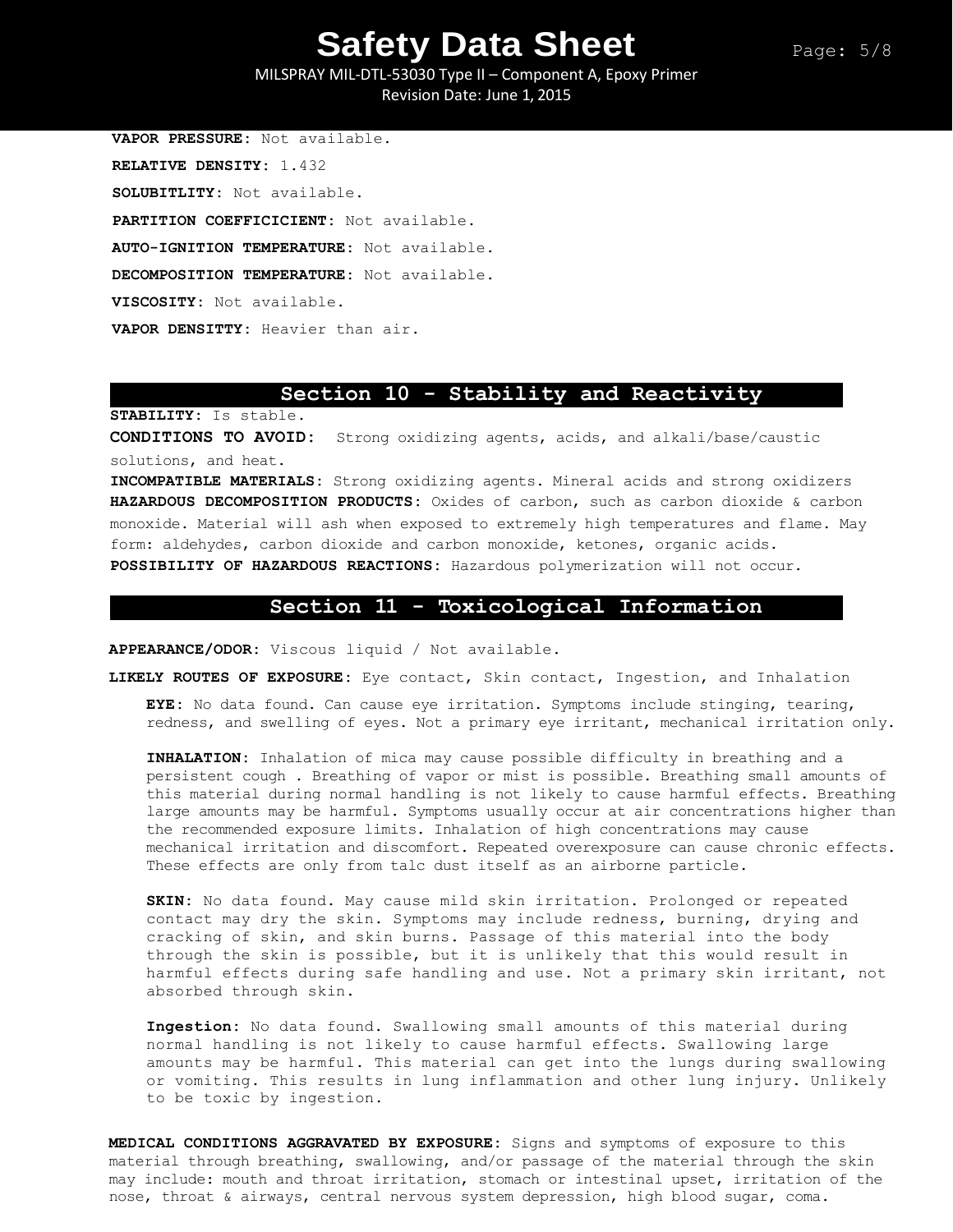MILSPRAY MIL-DTL-53030 Type II – Component A, Epoxy Primer Revision Date: June 1, 2015

Prolonged exposure to excessive airborne concentrations of talc can result in scarring of the lungs (pheumoconiosis) or of the covering of the lungs (pleural thickening). Pneumoconiosis may produce symptoms of cough or shortness of breath. Pleural thickening usually produces no symptoms. Conditions can be determined by chest radiographic examination and pulmonary function test (FEV & FVC). Bronchial irritation may cause sputum production.

**TARGET ORGANS:** Eyes, Kidneys, Liver, Lungs, Central Nervous System, and Skin. This material shortens the time of onset or worsens the liver and kidney damage induced by other chemicals. Overexposure to this material has been suggested as a cause of the following effects in laboratory animals: mild, reversible liver effects, mild, reversible kidney effects, blood abnormalities. No Data

**CANCER INFORMATION:** Based on the available information, this material cannot be classified with regard to carcinogenicity. This material is NOT listed as a carcinogen by the International Agency for Research on Cancer, the National Toxicology Program, or the Occupational Safety and Health Administration. Talc may contain trace amounts of quartz (crystalline silica). Overexposure to respirable crystalline silica dust can cause silicosis, a form of progressive pulmonary fibrosis. "Inhalable" crystalline silica is listed by IARC as a Group I carcinogen (lung) based on "sufficient evidence" in occupationally exposed humans and sufficient evidence in animals . Crystalline silica is also listed by the NTP as a substance reasonably anticipated to be a carcinogen . Some human studies have not demonstrated a cancer association and considerable controversy exists.

This talc has been tested as a whole and in parts in several animal studies with no carcinogenic association demonstrated. Epidemiologic studies in humans have been interpreted in conflicting ways with no clear evidence of an increased risk in lung tumors in association with exposure. Human, animal and in-vitro tests of basic product ingredients do not show a carcinogenic effect . All talc is of the nonasbestos form.

Note: These effects and tests have only been as a result of the raw respirable dust, and not when incorporated as a component of another material.

**DEVELOPMENTAL INFORMATION**: Not available.

**CARCINOGENICITY:** Not available.

**MIXTURE TOXICITY:** Inhalation Toxicity LC50: 330mg/L

#### **COMPONENT TOXICITY:**

| Chemical             | LD50                                             | LC50                          |
|----------------------|--------------------------------------------------|-------------------------------|
| 1-Methoxy-2-Propanol | Dermal: 13 g/kg (Rabbit)                         |                               |
| Phenylmethyl Alcohol | Oral: $1,230$ mg/kg<br>(rat)<br>Dermal: $2 q/kg$ | Inhalation:<br>$9 mg/L$ (rat) |

### **Section 12 - Ecological Information**

**ENVIRONMENTAL EFFECTS:** Not available.

## **Section 13 - Disposal Considerations**

Dispose in a safe manner in accordance with local/national regulations. Do not allow the product to be released into the environment. Do not discharge to public wastewater systems without permit of pollution control authorities. No discharge to surface waters is allowed without an NPDES permit.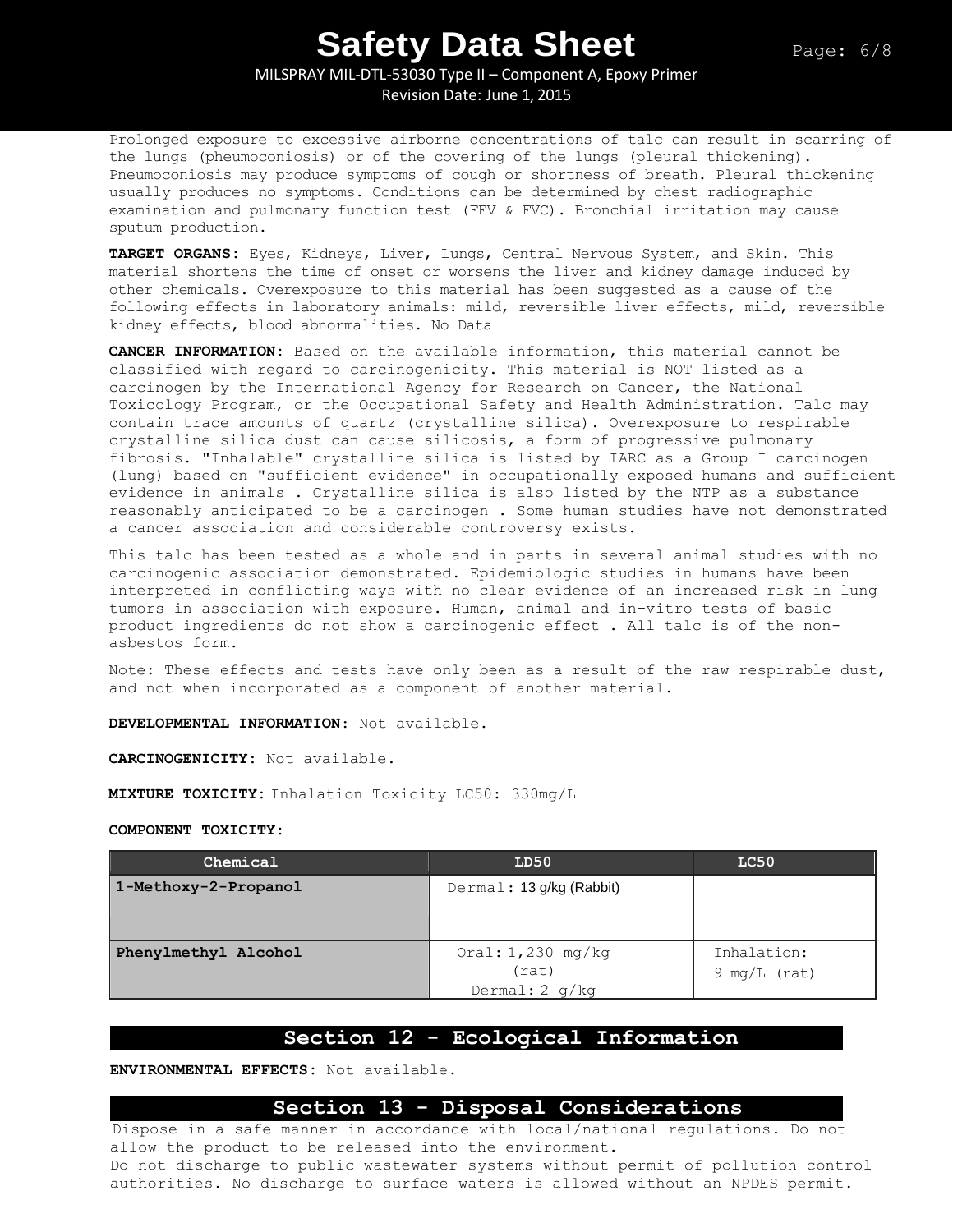MILSPRAY MIL-DTL-53030 Type II – Component A, Epoxy Primer Revision Date: June 1, 2015

### **Section 14 - Transport Information**

**DOMESTIC (USDOT):**

Proper Shipping Name: Paint: Non-Hazardous Water Base Paint Hazard Class: Not applicable. Packing Group: Not applicable.

## **Section 15 - Regulatory Information**

**State of California Safe Drinking Water and Toxic Enforcement Act of 1986 (Proposition 65):** WARNING! This product contains the following chemicals which are listed by the State of California as carcinogenic or a reproductive toxin:

13463-67-7 Titanium Dioxide 5 to 10 %

**Commonwealth of Massachusetts "Right to Know":** This product contains the following toxic or hazardous substances which appear on the Massachusetts Substance List:

Phenylmethyl Alcohol 1 to 5 % 1-Methoxy-2-Propanol 1 to 5 % Barium Sulfate 1 to 5 % Calcium Magnesium Silicate Hydrate 5 to 10 % Titanium Dioxide 5 to 10 %

**New Jersey Worker and Community Right To Know Hazardous Substance List:** The following substances appear on the New Jersey Right To Know Hazardous Substance List:

1-Methoxy-2-Propanol 1 to 5 % Barium Sulfate 1 to 5 % Calcium Magnesium Silicate Hydrate 5 to 10 % Titanium Dioxide 5 to 10 %

**Commonwealth of Pennsylvania Worker and Community Right-To-Know Act:** This product contains the following chemicals which appear on the Pennsylvania Hazardous Substance List:

```
100 - 51 - 6107-98-2
7727-43-7
14807-96-6
13463-67-7
```
#### **EU Risk Phrases:**

**R43:** May cause sensitization by skin contact

**R36/38:** Irritating to eyes and skin

**R51/53:** Toxic to aquatic organisms, may cause long-term adverse effects in the aquatic environment

#### **Safety Phrase:**

**S23**: Do not breathe gas/fumes/vapor/spray (appropriate wording to be specified by the manufacturer)

**S24**: Avoid contact with skin

**S37**: Wear suitable gloves

**S51**: Use only in well-ventilated areas